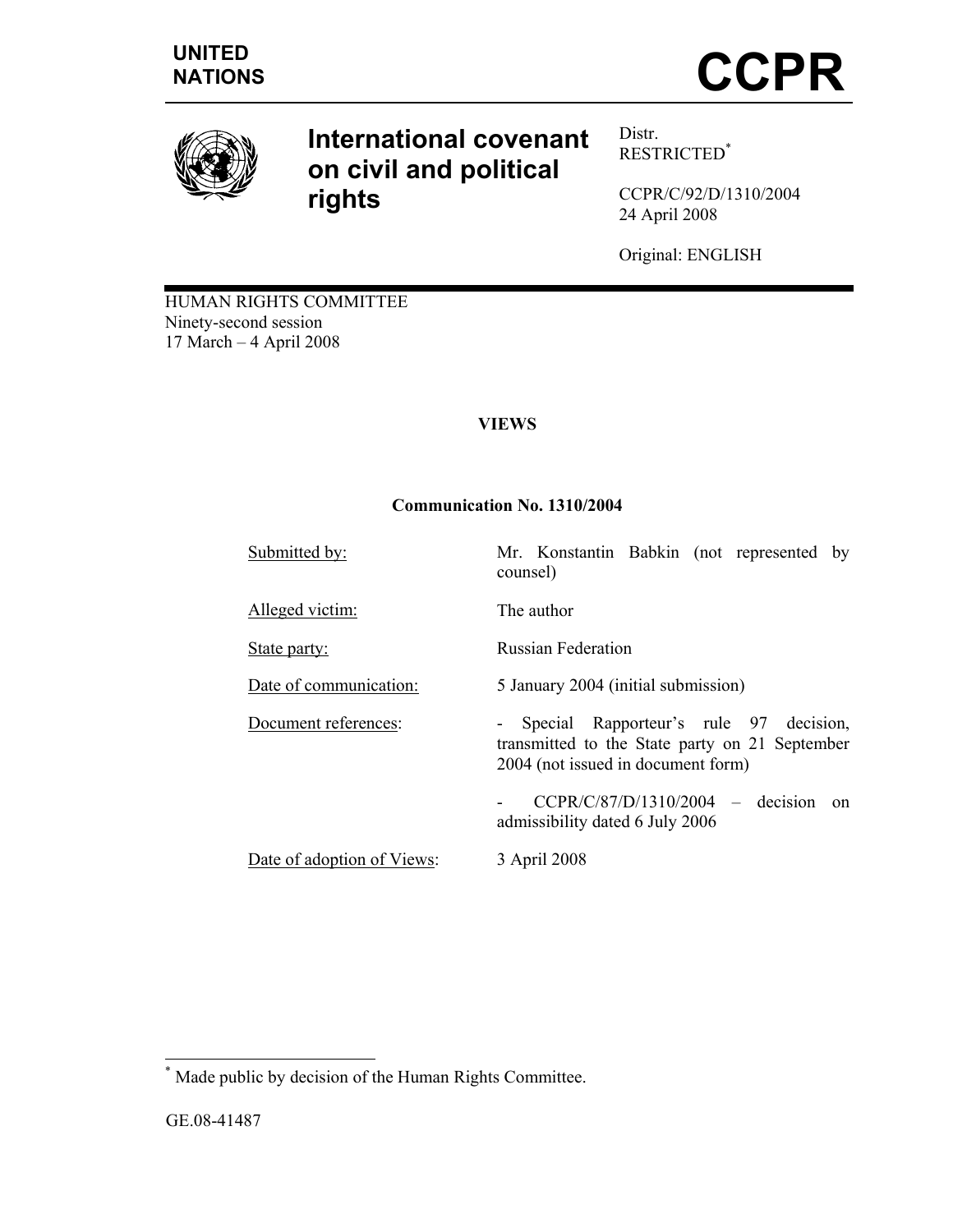*Subject matter:* Arbitrary arrest of a Russian citizen.

 *Substantive issues:* Right to liberty of person; right not to be subjected to arbitrary arrest; right to a fair hearing by impartial tribunal; right to adequate time and facilities for the preparation of defence; *ne bis in idem*.

 *Procedural issue:* None

 *Articles of the Covenant:* 9; 14, paragraphs 1, 3(b) and 7

 *Article of the Optional Protocol:* 2

 On 3 April 2008, the Human Rights adopted the annexed text as the Committee's Views, under article 5, paragraph 4, of the Optional Protocol in respect of communication No. 1310/2004.

# [ANNEX]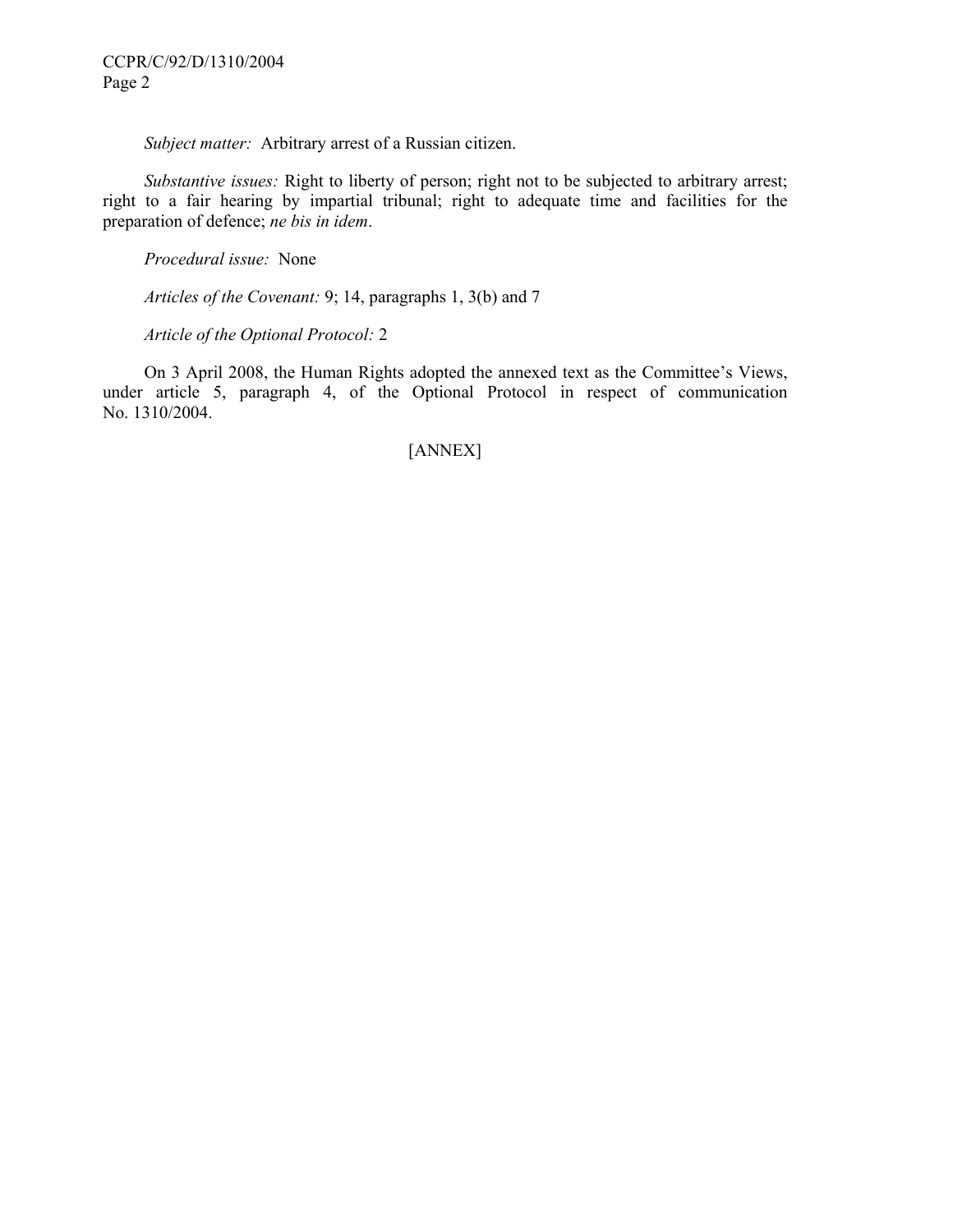#### **ANNEX**

Views of the Human Rights Committee under article 5, paragraph 4, of the Optional Protocol to the International Covenant on Civil and Political rights

Ninety-second session

concerning

#### **Communication No. 1310/2004\***

| Submitted by:              | Mr. Konstantin Babkin (not represented by<br>counsel) |
|----------------------------|-------------------------------------------------------|
| Alleged victim:            | The author                                            |
| State party:               | <b>Russian Federation</b>                             |
| Date of communication:     | 5 January 2004 (initial submission)                   |
| Decision on Admissibility: | 6 July 2006                                           |

 The Human Rights Committee, established under article 28 of the International Covenant on Civil and Political Rights,

Meeting on 3 April 2008,

 Having concluded its consideration of communication No. 1310/2004, submitted to the Human Rights Committee by Mr. Konstantin Babkin under the Optional Protocol to the International Covenant on Civil and Political Rights,

 Having taken into account all written information made available to it by the author of the communication, and the State party,

Adopts the following:

 $\overline{a}$ 

<sup>\*</sup> The following members of the Committee participated in the examination of the present communication: Mr. Abdelfattah Amor, Mr. Prafullachandra Natwarlal Bhagwati, Mr. Maurice Glèlè Ahanhanzo, Mr. Yuji Iwasawa, Mr. Edwin Johnson, Mr. Walter Kälin, Mr. Ahmed Tawfik Khalil, Mr. Rajsoomer Lallah, Ms. Zonke Zanele Majodina, Mr. Michael O'Flaherty, Mr. Rafael Rivas Posada, Sir Nigel Rodley and Mr. Ivan Shearer.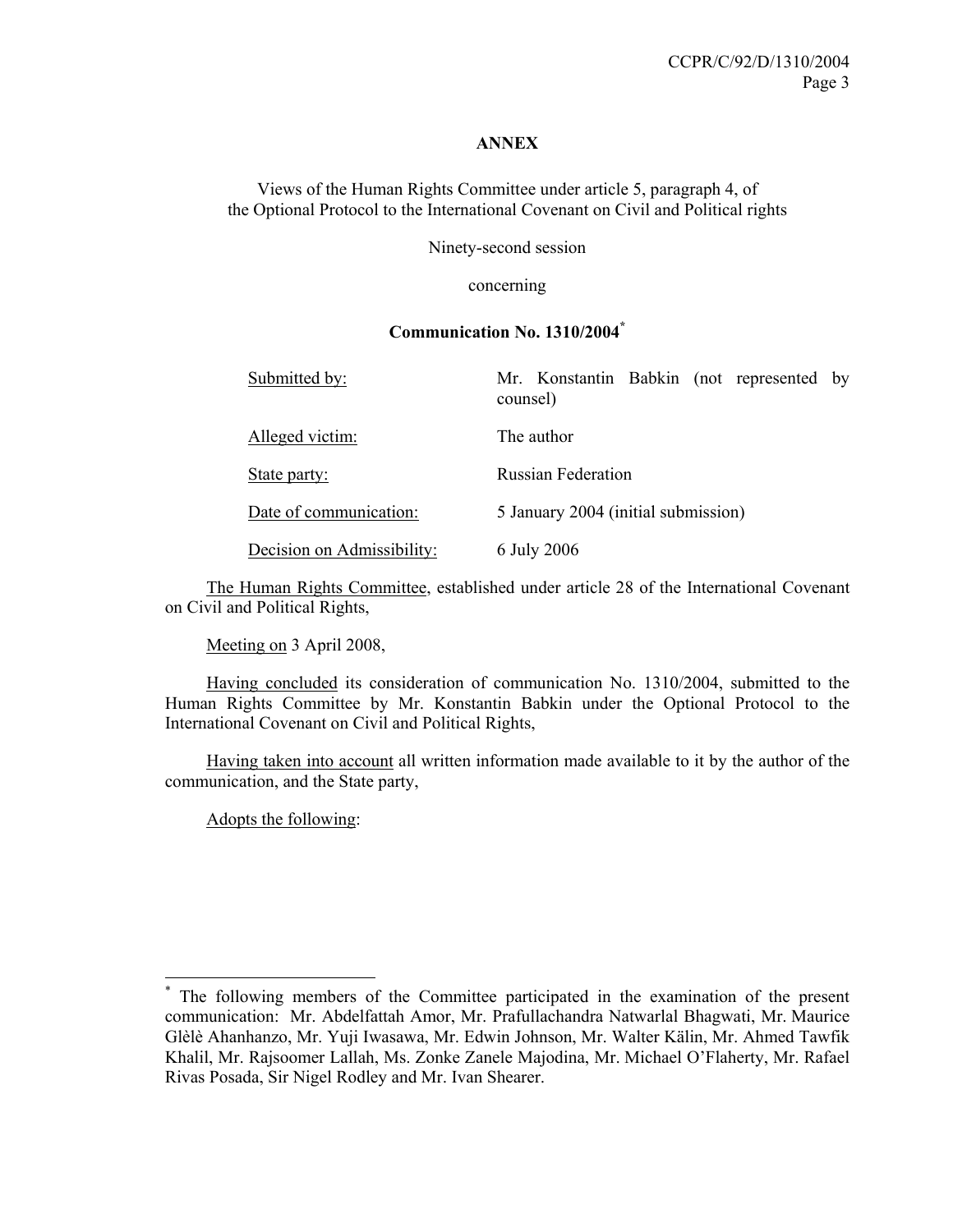## **Views under article 5, paragraph 4, of the Optional Protocol**

1.1 The author of the communication is Mr. Konstantin Babkin, a Russian citizen born in 1957, who is currently imprisoned in the Russian Federation. He claims to be a victim of violations by the Russian Federation<sup>1</sup> of article 9, and of article 14, paragraphs 1, 3(b) and 7, of the International Covenant on Civil and Political Rights. He is unrepresented.

1.2 During its 87th session, on 6 July 2006, the Committee considered the admissibility of the communication, and declared the author's allegations under article 9; article 14 paragraphs 1, 3 (b), and 7 of the Covenant admissible.

# **The facts as presented by the author**

2.1 On 23 May 1999, at around 1 p.m. the author was arrested (*задержан*) by one Rakhmanin, an employee of the State Traffic Safety Inspectorate, on the basis of information received from the duty officer of the Department of Internal Affairs. He was handed over to officers of the Dmitrov Department of Internal Affairs, including one Tsvetkov, head of the criminal police. Contrary to the requirements of article 141, part 1 and article 122 of the Criminal Procedure Code then in force,<sup>2</sup> the arrest protocol (*протокол задержания*) was only drawn up the next day, and not by the person who effectively arrested the author. According to the protocol, prepared by one Solyanov, an investigator, at 8.35 a.m. on 24 May 1999, the author was arrested on the basis of "other information allowing the suspicion that a person committed a crime (acknowledgement of responsibility (*чистосердечное признание*))". The Criminal Procedure Code then in force did not contain "acknowledgement of responsibility" as a ground for detention, while article 111 of the Criminal Procedure Code required preparation of a "protocol of confession of one's guilt (*протокол явки с повинной*)". No such protocol was in the case file. During the hearing of 29 January 2001, Solyanov stated that a constraint measure (*мера пресечения)* for the author was determined in conformity with article 122 of the Criminal Procedure Code, after he wrote down his acknowledgement of responsibility'. The author was allegedly forced to sign the acknowledgement of responsibility. Also, contrary to provisions of the Criminal Procedure Code, he was not informed before the first interrogation what crime he was suspected of having committed,<sup>3</sup> and the first page of the first interrogation protocol was not signed by him.<sup>4</sup> In addition, he was not informed by the prosecutor or investigator of his rights and of the legal consequences of confessing his guilt.<sup>5</sup>

2.2 The author invokes article 122, part 2, of the Criminal Procedure Code, according to which a person can be arrested on the basis of "[…] other information allowing the suspicion that a person committed a crime', only if this person (1) attempted to escape, (2) does not have a permanent place of residence, (3) or the identity of the suspect is not established". On 29 January 2001, Solyanov testified that Babkin did not attempt to escape, that his identity was established,

l

<sup>&</sup>lt;sup>1</sup> The Optional Protocol entered into force for the Russian Federation on 1 January 1992.

 $2^2$  Reference is made to the version of the 1960 Criminal Procedure Code that was in force before the adoption of a new Criminal Procedure Code on 18 December 2001.

<sup>&</sup>lt;sup>3</sup> Article 123, part 2 of the Criminal Procedure Code.

<sup>&</sup>lt;sup>4</sup> Article 123, part 1 and article 151, part 5 of the Criminal Procedure Code.

<sup>&</sup>lt;sup>5</sup> Article 58 of the Criminal Procedure Code and article 61 of the Criminal Code.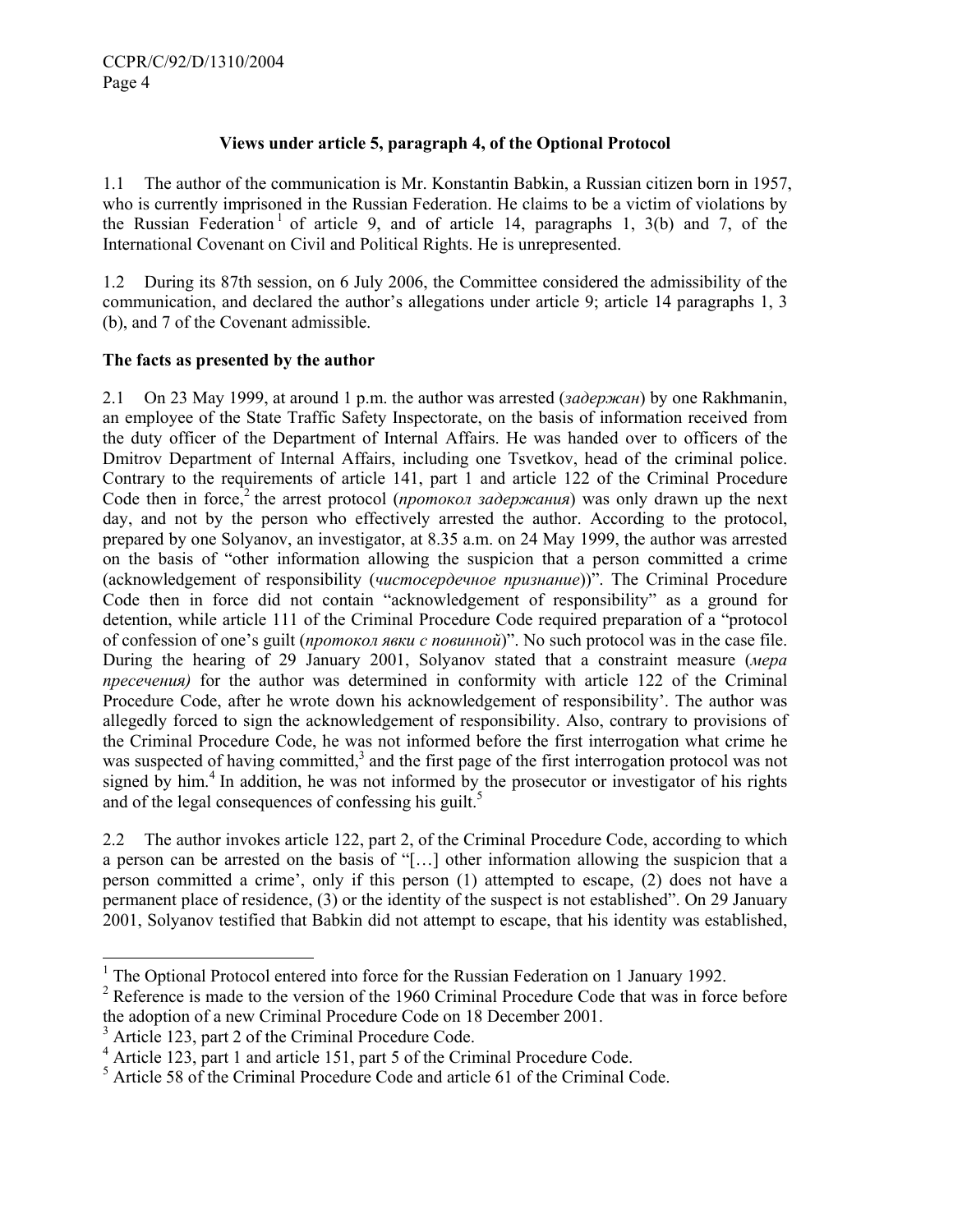that he was not caught *in flagranti* and that there were no witnesses. Since none of the legal grounds listed in article 122, part 2, of the Criminal Procedure Code, nor an arrest warrant issued by the prosecutor or a judge, existed at the moment of the author's arrest on 23 May 1999, he claims that his arrest was arbitrary.

2.3 On 27 May 1999, the author was charged with three counts of murder under article 105, part 2, of the Criminal Code<sup>6</sup>; illegal acquisition of firearms<sup>7</sup> (article 222, part 1) and forgery of documents (article 327). On 28 December 1999, a jury of the Moscow Regional Court acquitted him of the murder charge, as it considered that the defendant's participation in the crimes could not be proven, and of the firearms charge, for lack of a *corpus delicti*. The Court, however, found him guilty of forgery, and he was sentenced to 2 years' imprisonment.

2.4 On 23 December 1999, the author testified in court that he witnessed all three victims being murdered but that he did not kill any of them. He was a driver of one of the victims who had been involved in an illegal vodka business. On an unspecified date, the author negotiated a deal between vodka buyers and sellers but it appeared afterwards that the vodka bottles in question contained water. Buyers and sellers started pressuring the author and the first victim to reimburse them. On 17 February 1998, he saw the first victim being shot in the head by two people who appeared to be acting on behalf of vodka sellers and who demanded reimbursement. The author survived by jumping out of the moving car. The second and the third victims were killed by the same people on 30 June 1998 and on 4 September 1998, respectively. Had the author reported these crimes to the authorities, his children would have been killed in reprisal. The individuals in question contacted him twice after the last murder and asked him to endorse responsibility for the first victim's murder, as otherwise the author's family would be liquidated. Allegedly, the last conversation with these individuals took place in the investigator's office. In court, the author gave a detailed description of the perpetrators.

2.5 On an unspecified date, the relatives of the three murder victims appealed the verdict on cassation to the Supreme Court. On 13 April 2000, the Judicial Chamber for Criminal Cases of the Supreme Court upheld the conviction of forgery and quashed the acquittals, on the ground that on one day of the trial two victims – both relatives of the murder victims – were not present in court. It found that, contrary to article 253 of the Criminal Procedure Code, the judge continued the proceedings in their absence. The Supreme Court ordered a retrial of the author on the murder and firearms charges, but with a different composition of the Moscow Regional Court.

2.6 For the author, the Juridical Chamber of the Supreme Court had no basis in law to order a retrial, as article 253 of the Criminal Procedure Code only requires the judge to consider whether proceedings should continue in the absence of the victims, which the trial judge did.<sup>8</sup> The victims

 6 Reference is made to the Criminal Code as in force in 1999. The Code has since been amended.  $<sup>7</sup>$  The full charge is illegal acquisition, storage, carrying and transportation of firearms and</sup> ammunition.

 $8$  Relevant excerpt from the trial transcript dated 27 December 1999 and available on file reads:

<sup>&#</sup>x27;A victim Churkin, counsel Fedotov and defendant have nothing to add to the court inquest. An issue of whether it is possible to complete the court inquest is open for discussion. Participants in the proceedings do not have any objections,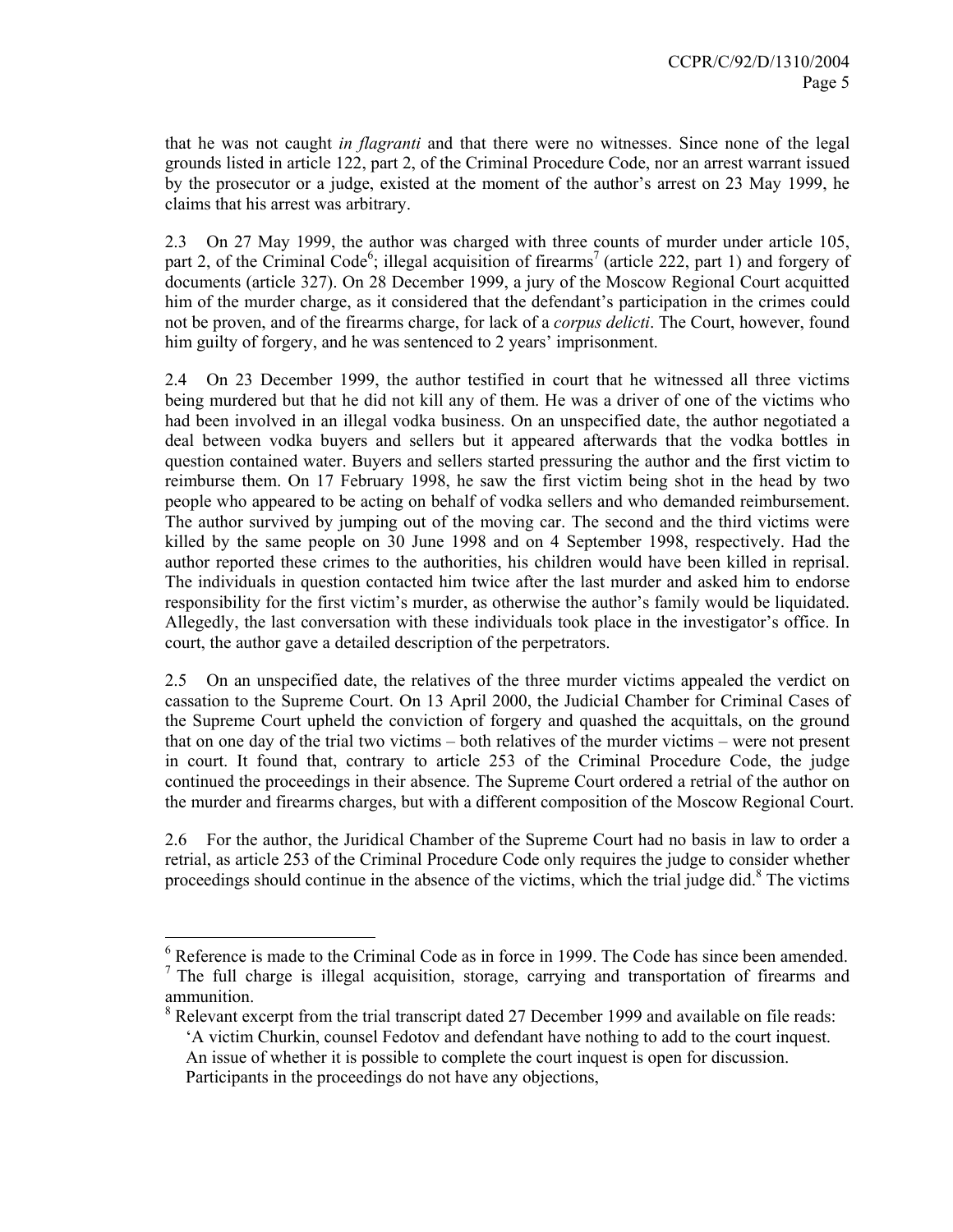knew that the court would be sitting on the day in question and did not inform the court in advance of their absence. Their absence had no bearing on the trial or the verdict, as they had already testified, and they subsequently offered no new testimony. The author submits the trial transcripts of 10, 23 and 27 December 1999 in substantiation of his claims. He adds that the acquittals could only be revoked in circumstances that affected the outcome of these verdicts and which are listed in article 341<sup>9</sup> of the Criminal Procedure Code. In his situation, this was not the case.

2.7 On 5 February 2001, the author was convicted by a different jury in the Moscow Regional Court on two of the three murder charges, and the firearms offence, and was sentenced to 23 years' imprisonment. During the retrial, he was again charged with forgery of documents, a charge on which he had already been convicted on 28 December 1999. The jury again found the author guilty of forgery but after the jury verdict had been handed down, the presiding judge issued a decision on 2 February 2001, removing the forgery charge on statute of limitation grounds. During the retrial, the author's lawyer submitted a motion to exclude, as inadmissible, evidence obtained during the period of the author's allegedly unlawful detention from 23 to 27 May 1999.<sup>10</sup> This motion was rejected by the presiding judge.

2.8 The author's appeal in cassation to the Supreme Court was dismissed on 5 June 2001. His appeal was considered by the same judge who had participated in the decision of the Judicial Chamber of the Supreme Court of 13 April 2000 quashing the acquittal. The author moved for this judge to be removed from the cassation panel but the motion was rejected. According to the Resolution of the Supreme Court No.4 of 1974 and No.8 of 1975, the court composition is unlawful when a case is tried by the same judge who previously participated in the trial of the case on cassation. Article 59<sup>11</sup> of the Criminal Procedure Code prevents a judge from

The presiding judge decided to terminate the court inquest taking into account the opinions of the sides.

The court proceeds to the pleadings.'

l

<sup>9</sup> Article 341 Revocation of the sentence of acquittal' of the then Criminal Procedure Code read: 'The sentence of acquittal of the court of first instance or of the sentence (decision) of the appeals instance may be revoked on cassation only on the basis of a protest submitted the prosecutor, or of a complaint submitted the private prosecutor, the victim, or of a complaint submitted by the acquitted person.'

<sup>10</sup> Article 69, part 3 of the Criminal Procedure Code and article 50 of the Constitution.

<sup>11</sup> Article 59 'Circumstances, precluding a judge from participating in the proceedings in a criminal case' of the then Criminal Procedure Code read:

The judge cannot take part in the proceedings in a criminal case, if he:

1) is the victim, civil claimant, civil defendant or witness in the given criminal case, as well as if he has participated in the proceedings in this case as an expert, specialist, interpreter, inquirer, investigator, prosecutor, counsel for the defence or legal representative of the accused, representative of the victim, of the civil claimant or of the civil defendant;

2) is a relative of the victim, civil claimant, civil defendant or their representatives, a relative of the accused or his legal representative, a relative of the prosecutor, counsel for the defence, investigator or inquirer;

3) if there exist the other circumstances giving rise to the belief that the judge is personally, whether directly or indirectly, interested in the outcome of the given criminal case [...]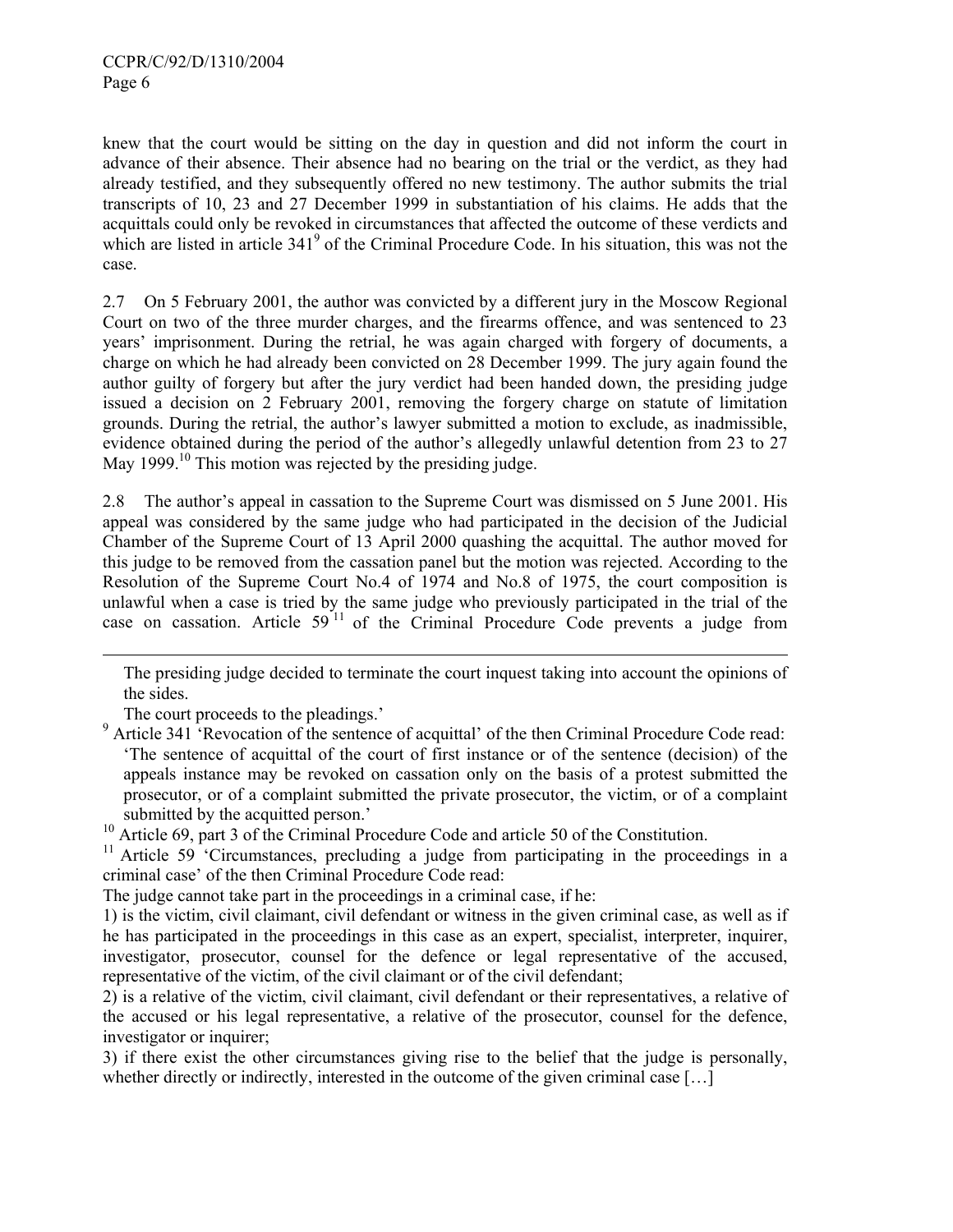considering a case if there are other circumstances giving rise to the belief that this judge has a personal, direct or indirect interest in the outcome of the case. The author submits that this is the case in his situation: by upholding his complaint, the judge would have had to admit that the decision of 13 April 2000 in which he participated had been illegal.

2.9 The author states that he was not advised of the date of consideration of his cassation appeal, despite his request to be so informed. This meant that he could not prepare the appeal properly and hire a lawyer. Consequently, no lawyer appeared at the appeal on his behalf.

2.10 Two further appeals from the author to the Supreme Court, requesting the initiation of the supervisory review procedure (*надзор*), were dismissed on 3 December 2002 and 31 March 2003, respectively.

## **The complaint**

3.1 The author claims that the State party violated article 9 of the Covenant by arbitrarily detaining him on 23 May 1999.

3.2 The author submits that article 14, paragraph 1, was violated, as the same judge who participated in the decision of the Judicial Chamber of the Supreme Court of 13 April 2000 which quashed his acquittal, was one of three members of the Supreme Court panel that considered cassation appeal. Further, the jury which heard his case on 5 February 2001 was prejudiced, as it was asked to consider evidence obtained during the author's unlawful detention from 23 to 27 May 1999, and because it examined the forgery charge, for which he had been already convicted.

3.3 He claims that he is the victim of a violation of article 14, paragraph 1, read together with paragraph 7, because the Judicial Chamber of the Supreme Court which quashed his acquittal did not base its decision on the correct legal provisions. The courts demonstrated unfairness by allowing the relatives of the murder victims to appeal against his acquittal on the basis that they had not attended one day of the trial, without requiring them to show how they had been adversely affected by this.

3.4 Article 14, paragraph 3(b), is said to have been violated, as the author was not advised of the date of consideration of his cassation appeal (paragraph 2.9 above).

3.5 The author's right not to be tried or punished again for an offence for which he has already been finally convicted or acquitted in accordance with the law and penal procedure of the State party is said to have been violated, contrary to article 14, paragraph 7.

#### **State party's observations on admissibility and merits**

4.1 On 24 December 2004, the State party confirmed that on 5 February 2001, the Moscow Regional Court sentenced the author to 23 years' imprisonment on charges of murder and acquisition of firearms under articles 105, part 2, and article 222, part 1, of the Criminal Code. The sentence was upheld by the Judicial Chamber for Criminal Cases of the Supreme Court on 5 June 2001.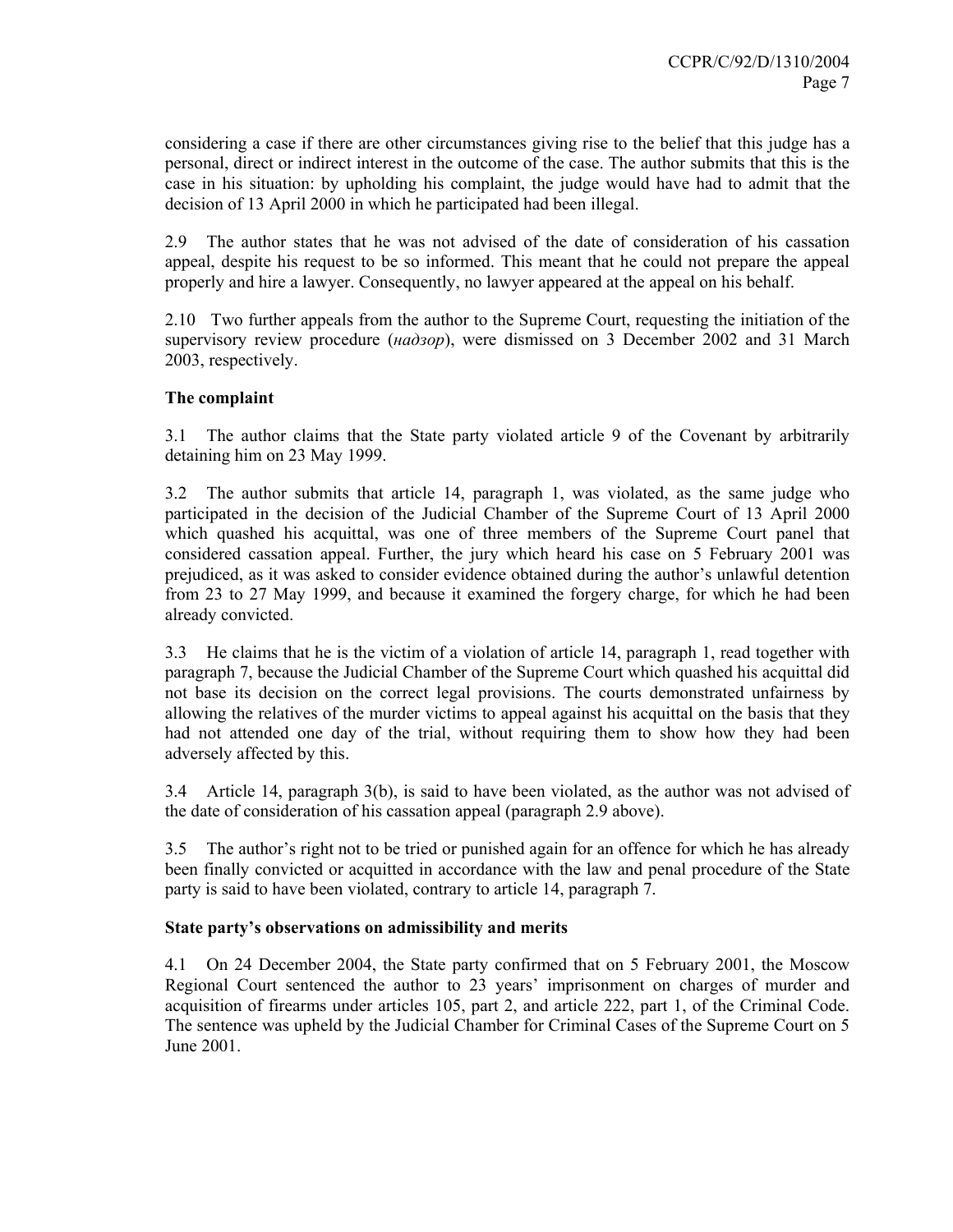4.2 As to the author's claim under article 9, the State party submitted that according to information in the case file, the criminal case on the basis of which the author was sentenced was opened on 21 May 1998. It included counts of murder under article 105, part 1 of the Criminal Procedure Code, and was later merged with other counts. According to the arrest protocol, the basis for the author's arrest on 24 May 1999 was "other information allowing the suspicion that a person committed a crime". He was detained because he could have absconded. It transpired from the protocol that the author's rights and duties were explained to him, and that he did not object to his arrest. There was no information that the author was detained earlier than the date indicated above. Under article 122, part 3, of the Criminal Procedure Code, the inquiry body must inform the prosecutor of the arrest of any person suspected of having committed a crime within 24 hours. The prosecutor had 48 hours to either order placement into custody or release the suspect. The acting prosecutor of the Dmitrov City Prosecutor Office of the Moscow Region was informed of the author's arrest on 24 May 1999 and issued an order for his custody on 27 May 1999. He based his decision on the gravity of the crimes committed by the author and the possibility of absconding. The author's arrest thus complied with the legal requirements.

4.3 With regard to the author's claim that the overturning of his acquittal on the basis of the victim's appeal was not based on law, the State party confirmed that on 28 December 1999, a jury in the Moscow Regional Court acquitted him of the charges under article 105, part 2, and article 222, part 1, of the Criminal Code but found him guilty of forgery. On 13 April 2000, the Judicial Chamber of the Supreme Court quashed the acquittal and ordered a retrial. The basis for this decision was a substantial violation of the procedure legislation, as the court had not examined the reasons for the victims' absence at the hearing and had deprived them of the possibility to take part in the proceedings. Article 465 of the Criminal Procedure Code allows the superior court to quash or change court decisions on the ground of substantial violation of criminal procedure law. Article 345 of the Criminal Procedure Code stipulates that violations are "substantial" if they deprive or limit the rights of the parties to a case, or prevented the court in another way fully to consider the case. Article 253 of the Criminal Procedure Code provides that in the case of a victim's absence, the court shall decide whether to continue with the proceedings or to postpone them. The decision depends on whether it is possible, in the absence of a victim, fully to examine the case and to protect the victim's rights. For unknown reasons, two victims did not appear in court on 27 December 1999. The court considered whether proceedings should continue in their absence. It then proceeded with the pleadings without asking the parties about the possibility to complete the court inquest in the absence of the victims, thus violating their rights. The author's reference to article 341 of the Criminal Procedure Code was mistaken, as it provides for the possibility of quashing the acquittal at first instance only if there was either: (a) a protest from the prosecutor, (b) a complaint by the victims, or (c) a complaint by the acquitted person. In the present case complaints were made by all the victims, in addition to the prosecutor's protest.

4.4 The State party rejected the author's claim that article 60 of the Criminal Procedure Code was violated because the same judge who participated in the decision of the Judicial Chamber of 13 April 2000 quashing his acquittal sat on the Supreme Court panel which considered the author's cassation appeal. Article 59 of the Criminal Procedure Code lists the circumstances which preclude a judge from considering a case, and article 60 prohibits a judge from considering the same case twice. Under part 3 of article 60, a judge who participated in the trial of a case at second instance cannot participate in the trial of the same case at first or review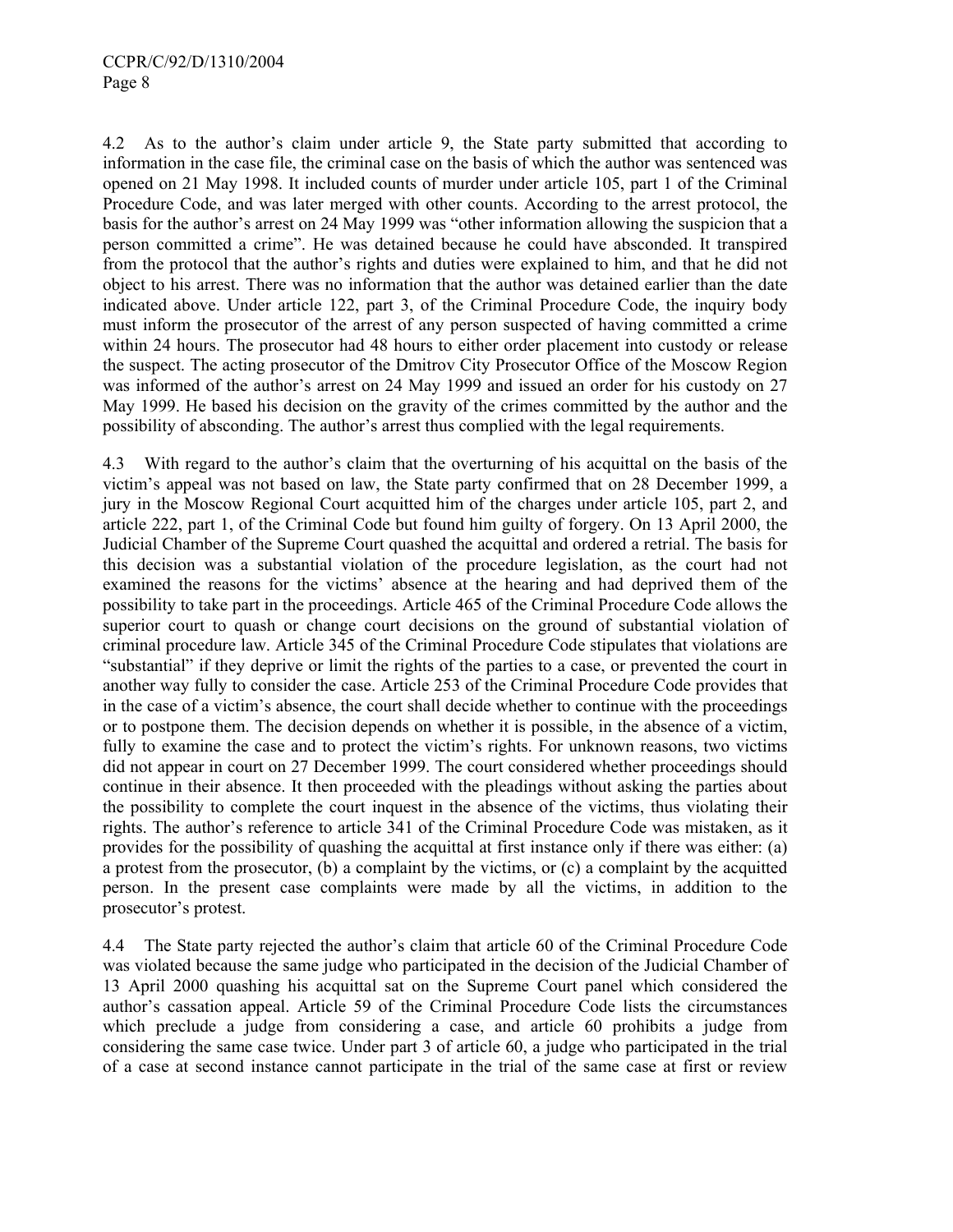instances, nor in the retrial of a case at second instance, after the decision in which this judge participated has been annulled. The file revealed that the decision of 13 April 2000, in which the judge in question participated, had not been annulled. Therefore, his participation in the consideration of the author's cassation appeal after the re-trial had been lawful.

4.5 The State party rejected the allegation that the author had not been informed of the date of consideration of his cassation appeal. The case file revealed that on 31 May 2001, the author had been informed of the date of the upcoming consideration of his cassation appeal by letter of the Supreme Court addressed to the head of the detention facility, where the author was then held in custody. He was requested to ensure the author's participation in the consideration of his appeal by video link. The author participated in the hearing and moved for the judge to be removed (paragraph 2.8 above). According to the State party, the author could have requested the postponement of the hearing and to be given time to hire a lawyer. Moreover, he could have hired a lawyer after he filed his cassation appeal. Thus, the author had been fully aware of his rights but had failed to avail himself of them.

4.6 On the claim that the author was tried twice for the same offence, the State party confirmed that the author's conviction of 28 December 1999 of forgery had been overturned and that this charge was re-examined during the retrial. The jury questionnaire included two questions related to the forgery charge, and the verdict included a paragraph finding the author guilty on this count. The State party recalled that the court did not sentence the author twice for this crime, since on 2 February 2001, the judge had removed the forgery charge on statute of limitation grounds.

## **Author's comments**

5.1 On 1 March 2005, the author contended that the State party deliberately referred to part 3 of article 122 of the Criminal Procedure Code to justify its actions and omitted any reference to parts 1 and 2 of the same article which would prove the arbitrariness of the author's arrest. He reiterated that he was forced to sign a confession which later was used to justify his placement in custody. He further rejected the State party's statement that there was no information in the file that he was detained earlier than the time indicated in the arrest protocol. In addition to the evidence presented by the author in his initial complaint, he referred to the jury verdict of the Moscow Regional Court of 28 December 1999 in support of the claim that he had been detained on 23 May 1999.

5.2 Regarding the claim that the quashing of his acquittal was unfounded, the author refered to the Compilation of Plenum Decisions on Criminal Cases, according to which violations of procedure laws are "substantial" if they prevented the court from fully examining a case. In his case, the victims' absence during one court hearing had not adversely affected the proceedings.

5.3 On the claim under article 14, paragraph 1, the author rejected the State party's reference to article 60, part 3 of the Criminal Procedure Code in justification of its actions. A law that allows consideration of a complaint against a judge by that very judge is contrary to common sense and to article 59, part 3, of the same Code.

5.4 As to the State party's argument that the author was informed of the date of consideration of his cassation appeal on 31 May 2001, the author submitted that he did not receive the letter referred to by the State party. He dismissed as irrelevant the State party's reference to the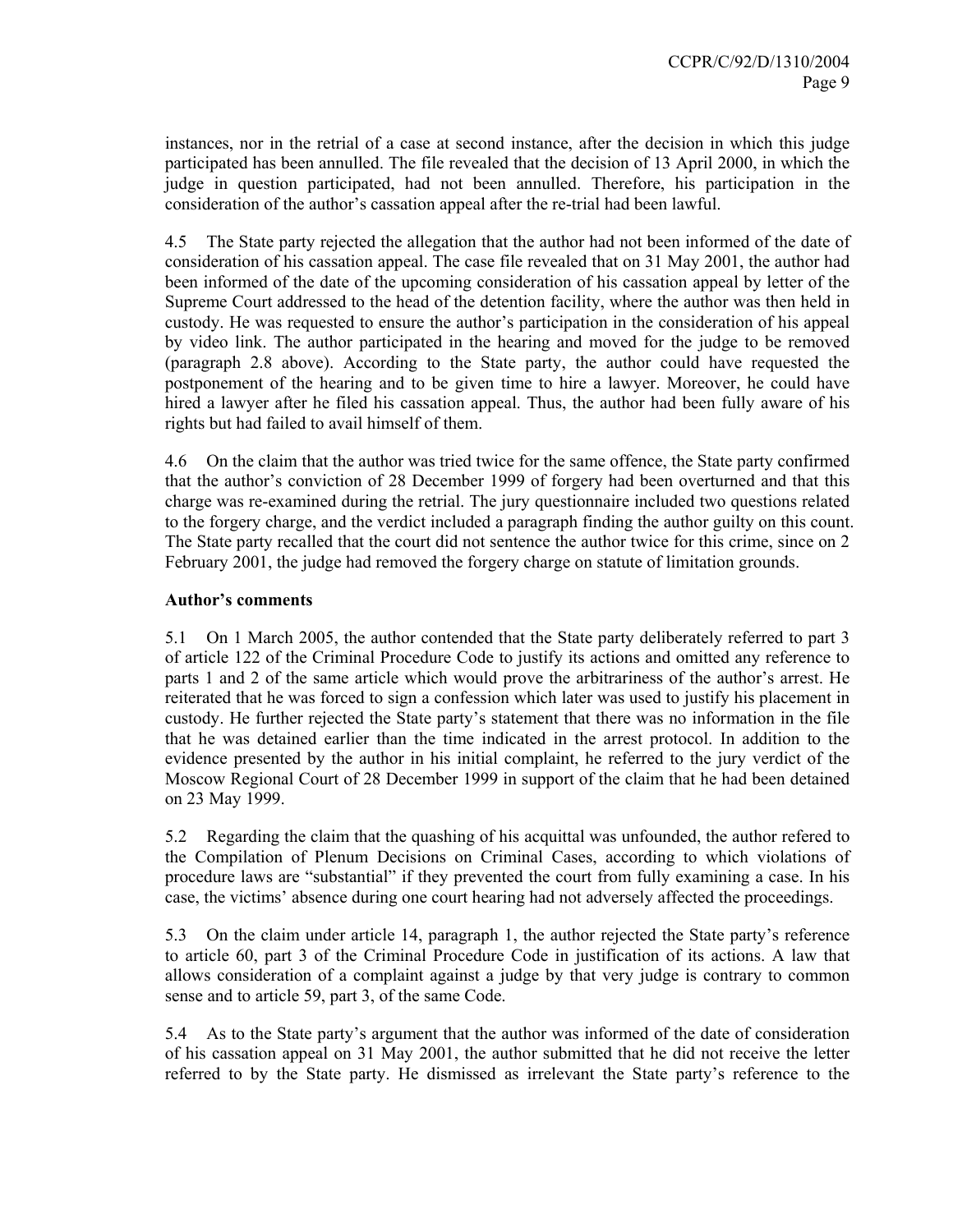possibility of hiring a lawyer, given that his right to defence had already been violated by the State party.

5.5 On 27 September 2005, the author submitted a carbon copy of the arrest protocol (*корешок к протоколу о задержании*) of 24 May 1999, which has the same number and is prepared at the same time as a protocol. By comparing this carbon copy and the arrest protocol, it may be concluded that the latter was tampered with after it was prepared. The author stated that 'acknowledgement of responsibility' was listed in the initial protocol as the only ground for arrest, whereas during the trial it appeared that the protocol listed an additional ground  $-$  a possibility that he could abscond. The author reiterated that the date of his actual arrest and its arbitrariness were corroborated by numerous witness statements, including that of investigator Solyanov. He refered to Solyanov's statement during the hearing of 29 January 2001, where he had admitted that 'acknowledgement of responsibility' was not a permissible ground of arrest. The author added that the investigation failed to prove that there were reasons to believe that he would abscond: he had resided in the same place between 17 February 1998, the date when the first crime attributed to him had been committed, and 23 May 1999, the date of arrest. He reiterated that the issue of legality of quashing of his acquittal was related to his claim under article 14, paragraph 7, since he could be tried twice on the murder and firearms charges only if his acquittal on these charges was quashed lawfully.

## **Further submissions from the parties**

 $\overline{a}$ 

6.1 On 23 November 2005, the State party reiterated that according to the arrest protocol, the author was detained on 24 May 1999. According to the trial transcripts of 9 December 1999 and 15 January 2001, the author confirmed in court that he had been taken into custody on 24 May 1999. The sentence of 28 December 1999 and 5 February 2001 had been calculated to run from 24 May 1999. This date was challenged by the author in his cassation complaint on the basis of the witness statement given on 20 December 1999 by Rakhmanin. The State party claimed that during the trial Rakhmanin did not mention the exact date of arrest but had rather stated that the author and his passengers had been arrested as suspects of having committed a crime. During the preliminary investigation the same witness had stated that at around 9 p.m. on 23 May 1999 he had received information that the author had not stopped his car upon the militia's request. Some time later he had stopped and searched the author's car, finding a truncheon and a pen-knife. After being stopped, the author had produced a driving licence issued in the name of one Buzin.<sup>12</sup> Rakhmanin then called for the militia to transfer the author and his passengers to the Dmitrov Department of Internal Affairs.

6.2 On the allegation that the author was tried twice on the forgery charge, the State party added that on 29 July 2005 the Deputy General Prosecutor of the Russian Federation has initiated a review procedure before the Judicial Chamber for Criminal Cases of the Supreme Court, requesting the rescission of the decision of 2 February 2001, since the author had been tried twice and found guilty of the offence under article 327 of the Criminal Code. On 2 August 2005, the Supreme Court dismissed the request based on article 405 of the Criminal Procedure Code, which prohibits the revision of court decisions which would aggravate the situation of a

 $12$  On 27 May 1999, the author was charged with forgery of documents under article 327 of the Criminal Code.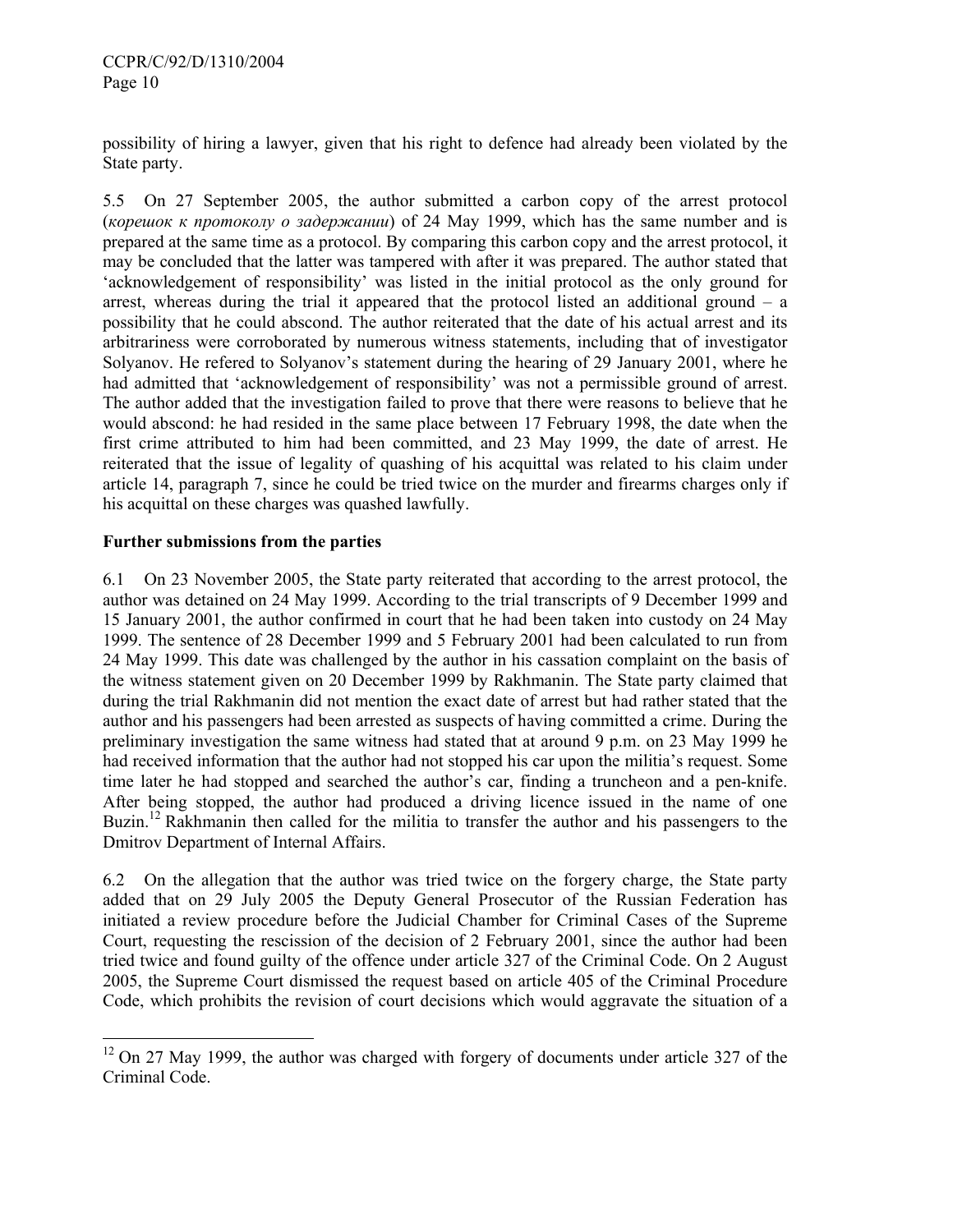convicted or acquitted person once a case has been closed. On 11 May 2005, the Constitutional Court held article 405 of the Criminal Procedure Code to be unconstitutional and introduced an interim measure, allowing, *inter alia*, the revision of court decisions on the closure of criminal cases by a review procedure initiated by the prosecutor within a year of the decision becoming executory. In this regard, the State party noted that the author's sentence of 5 February 2001 was appealed and became executory more than four years earlier, while the decision of 2 February 2001 was not appealed by either the author or his lawyer and became executory.<sup>13</sup>

7. On 25 December 2005, the author drew the Committee's attention to the discrepancy in the date of his actual arrest in the State party's observations of 1 March and 23 November 2005. He argued that Rakhmanin's testimony during the trial should prevail over the statements allegedly given by him during the preliminary investigation, because Rakhmanin explained in court that the protocol of interrogation attached to the file was different from the one that he saw at the preliminary investigation. According to Rakhmanin, he gave exactly the same statement as the one before the court, and he did not know how different statements appeared in the file. As to the State party's claim that the author did not object to the initial arrest protocol of 24 May 1999, it was noted that he feared negative consequences at that time. On cassation and in his request for supervisory review he had challenged the legality of his arrest, as soon as corroborating evidence became available to him.

8. On 24 May 2006, the State party added that on an unspecified date, the Deputy Chairman of the Supreme Court concurred with the decision of 2 August 2005, dismissing the request of the Deputy General Prosecutor of the Russian Federation. On 31 October 2005, the Deputy General Prosecutor initiated another review procedure before the Supreme Court.

9. On 15 May 2006, the author transmitted a copy of the decision of the Judicial Chamber for Criminal Cases of the Supreme Court (dated 20 April 2006), which found that during the retrial, the trial court mistakenly examined the author's case on all charges and mistakenly requested the jury to decide also on his guilt in relation to the forgery charge. The Judicial Chamber of the Supreme Court concluded that the author was punished twice for the same offence and rescinded the decision of 2 February 2001. This decision did not mention possible repercussions on the author's conviction by the same jury on the murder and firearms charges.

## **Committee's admissibility decision**

10. On 6 July 2006, during its 87th session, the Committee considered the admissibility of the communication. The Committee noted the author's allegations of violations of article 9, and of article 14, paragraphs 1, 3(b) and 7 of the Covenant and detailed information adduced by the author in support of his claims. The Committee further noted that the State party had also submitted specific information refuting the author's allegations without, however, providing copies of the trial transcripts corroborating the State party's arguments. The Committee concluded that the communication was admissible in so far as the author's claims under article 9; article 14 paragraphs 1, 3(b) and 7 were sufficiently substantiated. The State party was requested to provide copies of the trial transcripts (1) of the Moscow Regional Court that acquitted the

 $\overline{a}$ 

<sup>&</sup>lt;sup>13</sup> See paragraph 2.7 above.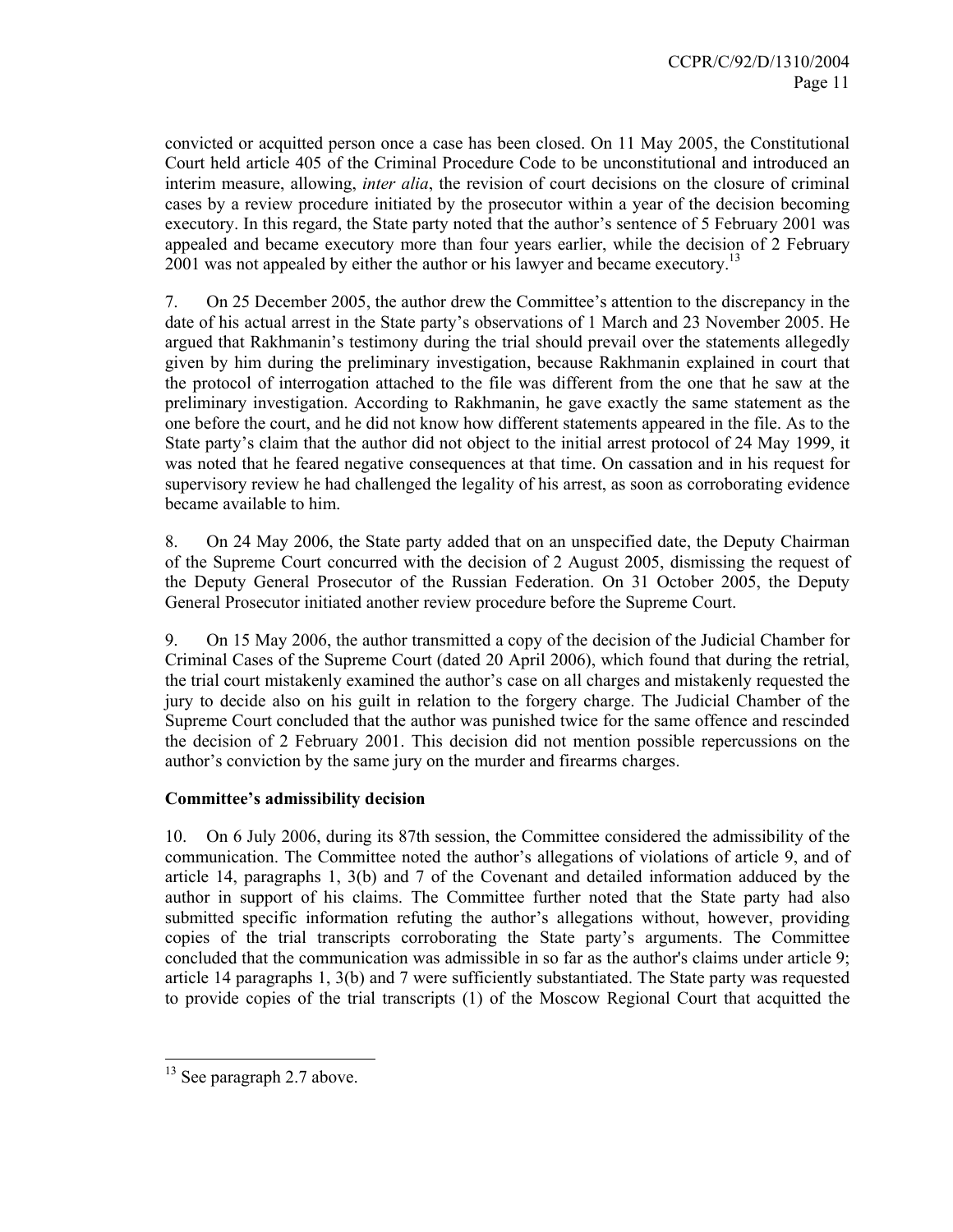author of the murder and firearms charges on 28 December 1999; and (2) of the Judicial Chamber for Criminal Cases of the Supreme Court that quashed the acquittal on 13 April 2000.

## **State party's further observations on the merits**

11.1 On 24 November 2006, the State party transmitted a copy of the trial transcript of the Moscow Regional Court and explained that its criminal procedure law did not envisage the preparation of a trial transcript during the examination of a case by the second instance court.

11.2 The State party for the first time acknowledges that, as established during court proceedings, Rakhmanin had stopped a car driven by the author after he had received information at around 9 p.m. on 23 May 1999 that the driver of the car in question had not complied with the militia's request. It insists, however that the author was arrested by the investigator of the Dmitrov City Prosecutor Office only after he had made a statement in which he had admitted having murdered three persons. The author was interrogated as a suspect and testified about the circumstances and the manner in which he murdered three persons. A crime scene inspection was carried out with the author's participation the same day and three corpses were uncovered in the places indicated by him. On 26 May 1999, he participated in another inspection of the murder scene. He was placed into custody on 27 May 1999 and charged under article 222, part 1, and article 105, part 2, of the Criminal Code on 31 May 1999. The State party affirms that all investigative actions with the author's participation were carried out after his arrest and that they complied with criminal procedure law and were correctly qualified by the court as admissible evidence. His arrest under article 122 of the Criminal Procedure Code and subsequent placement in custody under article 90 of the same Code were lawful.

11.3 The State party rejects the author's claim that the participation of the same judge in the consideration of the author's cassation appeal on 5 June 2001 violated criminal procedure law.

#### **Author's comments**

12.1 On 7 June 2007, the author submits that irrespective of the terminology used by the State party, he was deprived of his liberty at the moment when his car was stopped by Rakhmanin. Subsequently, he was handcuffed and escorted by officers of the Department of Internal Affairs to the Dimitrov Department of Internal Affairs, where he was kept the whole night and interrogated.

12.2 The author submits that the State party mistakenly characterised the circumstances of his actual arrest and tried to portray his arrest by the officer of the State Traffic Safety Inspectorate as 'accidental' and linked to the ordinary violation of traffic regulations. It is claimed by the State party that he was formally detained only after he was taken to the Department of Internal Affairs, where he 'suddenly' confessed to three murders. The author refers to the trial transcript of the Moscow Regional Court of 20 December 1999 in support of his own description of the facts. Rakhmanin testified in court that day that he stopped the author's car at around  $1 - 2$  p.m. He searched the car and found a driving licence issued in the name of Babkin. He confirmed that the author did not violate any traffic regulations, and that the only ground for his arrest was information received from the duty officer of the Department of Internal Affairs. He handed over the author to officers of the Dmitrov Department of Internal Affairs; no protocol was prepared.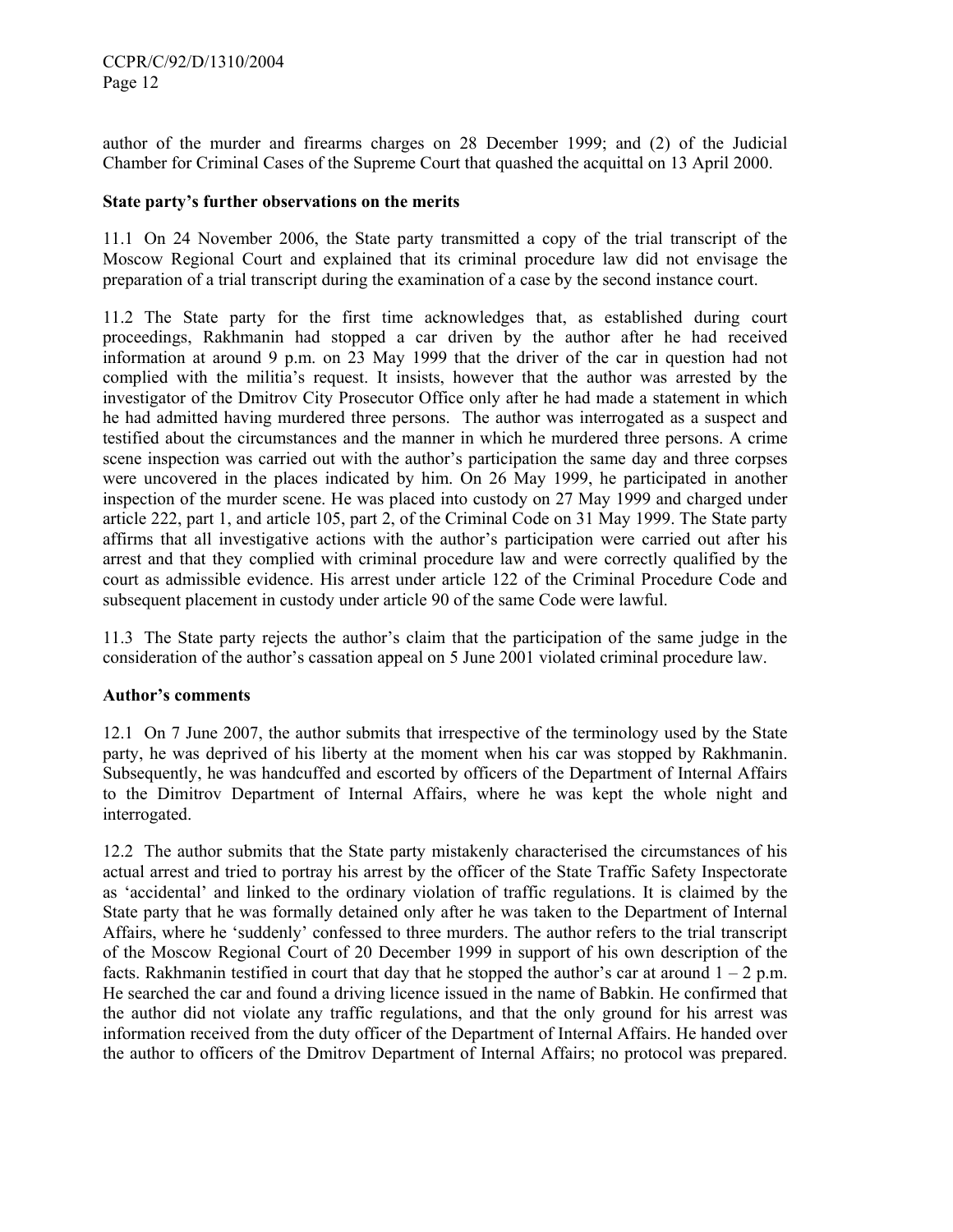The author argues that since he was arrested by Rakhmanin as a suspect, article 122 of the Criminal Procedure Code required the preparation of an arrest protocol by him.

#### **Consideration of the merits**

 $\overline{a}$ 

13.1 The Human Rights Committee has considered the communication in the light of all the information made available to it by the parties, as provided under article 5, paragraph 1, of the Optional Protocol.

13.2 The Committee has noted the author's claim that he was arbitrarily arrested on 23 May 1999, as at that time no permissible legal grounds for his arrest under the Criminal Procedure Code existed. It further notes that this claim was brought before the State party's courts and was rejected by them. The Committee notes the repeated discrepancies in the State party's explanations on this matter (paragraphs 4.2, 6.1 and 11.2 above), and the fact that in its latest merits observations the State party acknowledges that the author's car was stopped by an officer of the State Traffic Safety Inspectorate on 23 May 1999, and that the author was subsequently taken to the Dimitrov Department of Internal Affairs. This date differs from that contained in the arrest protocol and the interrogation protocol. The exact circumstances of the author's arrest and interrogation protocols remain obscure despite the voluminous pleadings by both parties. The Committee recalls its jurisprudence that it is generally for the courts of States parties to review or to evaluate facts and evidence, or to examine the interpretation of domestic legislation by national courts and tribunals, unless it can be ascertained that the conduct of the trial or the evaluation of facts and evidence or interpretation of legislation was manifestly arbitrary or amounted to a denial of justice.<sup>14</sup> In the circumstances of the present case, and in absence of any other pertinent information by the parties in this respect, the Committee is unable to conclude that the State party has violated the author's rights under article 9 of the Covenant.

13.3 The Committee has noted the author's claim that his rights under article 14, paragraph 1, were violated as the same judge who participated in the decision of 13 April 2000 which quashed the acquittal was one of three members of the Supreme Court panel that subsequently considered the author's cassation appeal. In this regard, the Committee gives due consideration to the State party's explanation of its criminal procedure which distinguishes between circumstances that preclude a judge from considering a case and those which prohibit the judge from considering the same case twice. The Committee notes that in the present case the subject matter of the author's cassation appeal should have related only to his second retrial by the jury, and not to the decision of the Judicial Chamber of the Supreme Court of 13 April 2000 quashing his acquittal. Therefore, the Committee considers that the author's cassation appeal *de jure* does not affect the decision of 13 April 2000 quashing his acquittal and, therefore, participation of the same judge in the latter decision and in the consideration of the author's cassation appeal does not raise issues of the impartiality of the court within the meaning of article 14, paragraph 1, of the Covenant.

13.4 On the claim of a violation of the author's rights under article 14, paragraph 3 (b), in that he was not informed of the date of consideration of his cassation appeal, the Committee recalls that the guarantee provided for in this provision is to have adequate time and facilities for the

 $14$  See Communication No. 541/1993, Errol Simms v. Jamaica, Inadmissibility decision adopted on 3 April 1995, paragraph 6.2.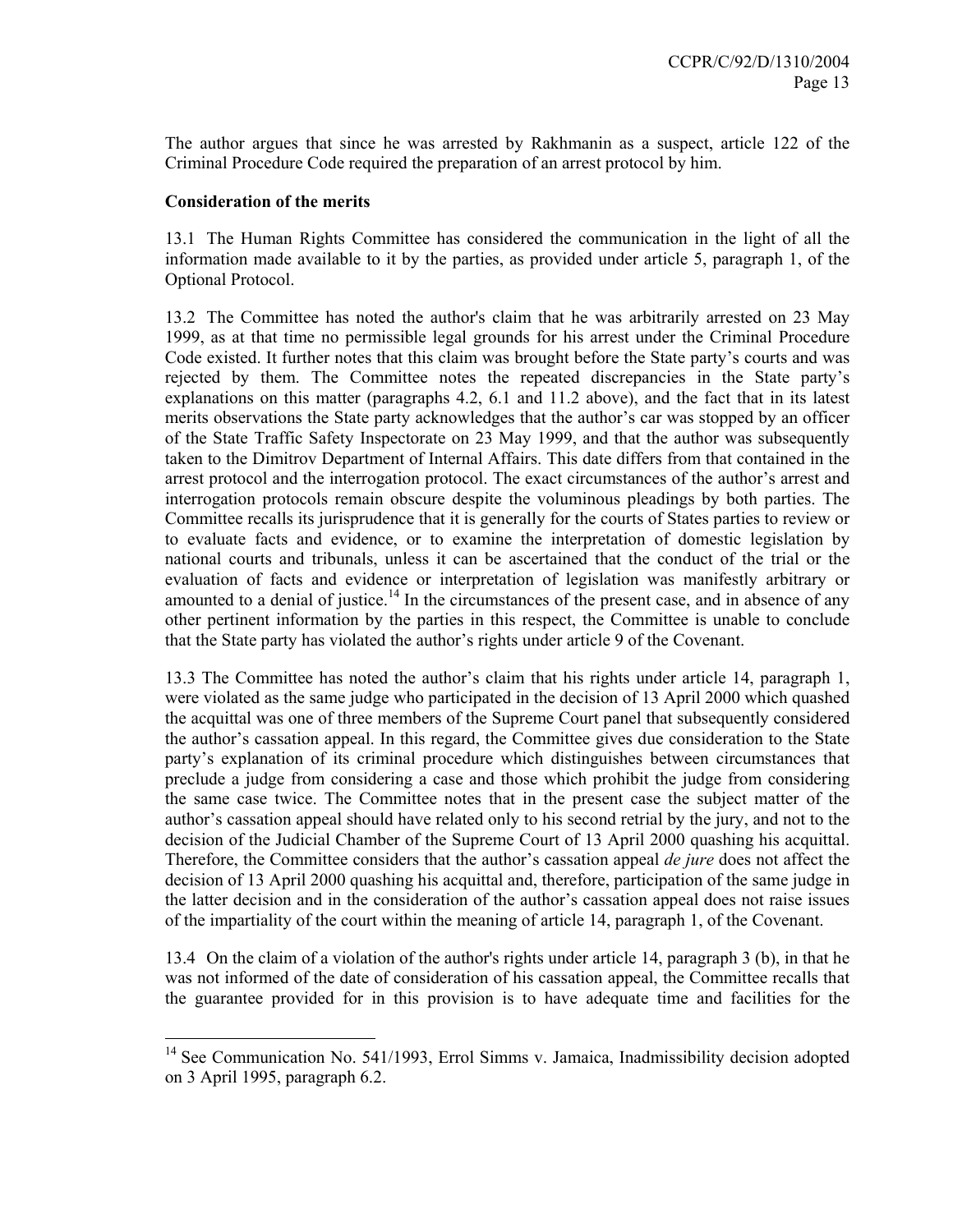preparation of one's defence and to communicate with counsel of one's own choosing. The Committee notes the State party's explanation that its criminal procedure allows for a motion for postponement of the hearing and the granting of time to hire a lawyer, and that the author failed to avail himself of these rights. Even though the author dismisses the State party's argument as irrelevant, the Committee considers that although not effectively informing him of the date of consideration of his cassation appeal, the State party did not deprive him of the right to apply for the postponement of the hearing. In these circumstances, the Committee considers that there is no basis for a finding of a violation of article 14, paragraph 3(b).

13.5 The author has claimed that he is the victim of a violation of his rights under article 14, paragraph 1, read together with article 14, paragraph 7, because the Judicial Chamber for Criminal Cases of the Supreme Court that quashed his acquittal did not base its decision on law. The Committee notes in this regard that the requirement of being in 'accordance with the law and penal procedure of each country' defines the term 'finally' and not 'convicted or acquitted'. It further notes that the author's acquittal was overturned by the Judicial Chamber of the Supreme Court on the basis of the victims' cassation appeal, i.e., before his acquittal became final. Article 14, paragraph 7, however, is only violated if a person is tried again for an offence for which he already was finally acquitted, which does not appear to have been the case here. Therefore, the Committee finds that this part of the author's communication do not disclose a violation of article 14, paragraph 1, read together with article 14, paragraph 7.

13.6 As to the author's claim that, contrary to article 14, paragraph 7, he was tried and punished twice on the forgery charge, the Committee notes that the Supreme Court by its decision of 20 April 2006 determined that the author was indeed punished twice for an offence for which he had already been finally convicted. Therefore, the Committee also concludes that the State party has violated article 14, paragraph 7, of the Covenant. This violation of article 14, paragraph 7, is compounded in the present case by reason of its effects on the possibility of a fair trial. The author had not appealed against his conviction for forgery. By having that charge brought against him again, in combination with the more serious charges, the jury was exposed to potentially prejudicial material having no relevance to the charges which the author was properly facing, contrary to article 14, paragraph 1. Therefore, the Committee considers that the violation of article 14, paragraph 7, was only partly remedied by rescinding the decision of 2 February 2001 on 20 April 2006.

14. The Human Rights Committee, acting under article 5, paragraph 4, of the Optional Protocol to the International Covenant on Civil and Political Rights, is of the view that the facts before it disclose a violation of article 14, paragraph 1, read in conjunction with article 14, paragraph 7, of the Covenant.

15. In accordance with article 2, paragraph (3)(a), of the Covenant, the State party is under an obligation to provide the author with such appropriate forms of remedy as compensation and a retrial in relation to the author's murder charges. The State party is also under an obligation to prevent similar violations in the future.

16. Bearing in mind that, by becoming a party to the Optional Protocol, the State party has recognized the competence of the Committee to determine whether there has been a violation of the Covenant or not and that, pursuant to article 2 of the Covenant, the State party has